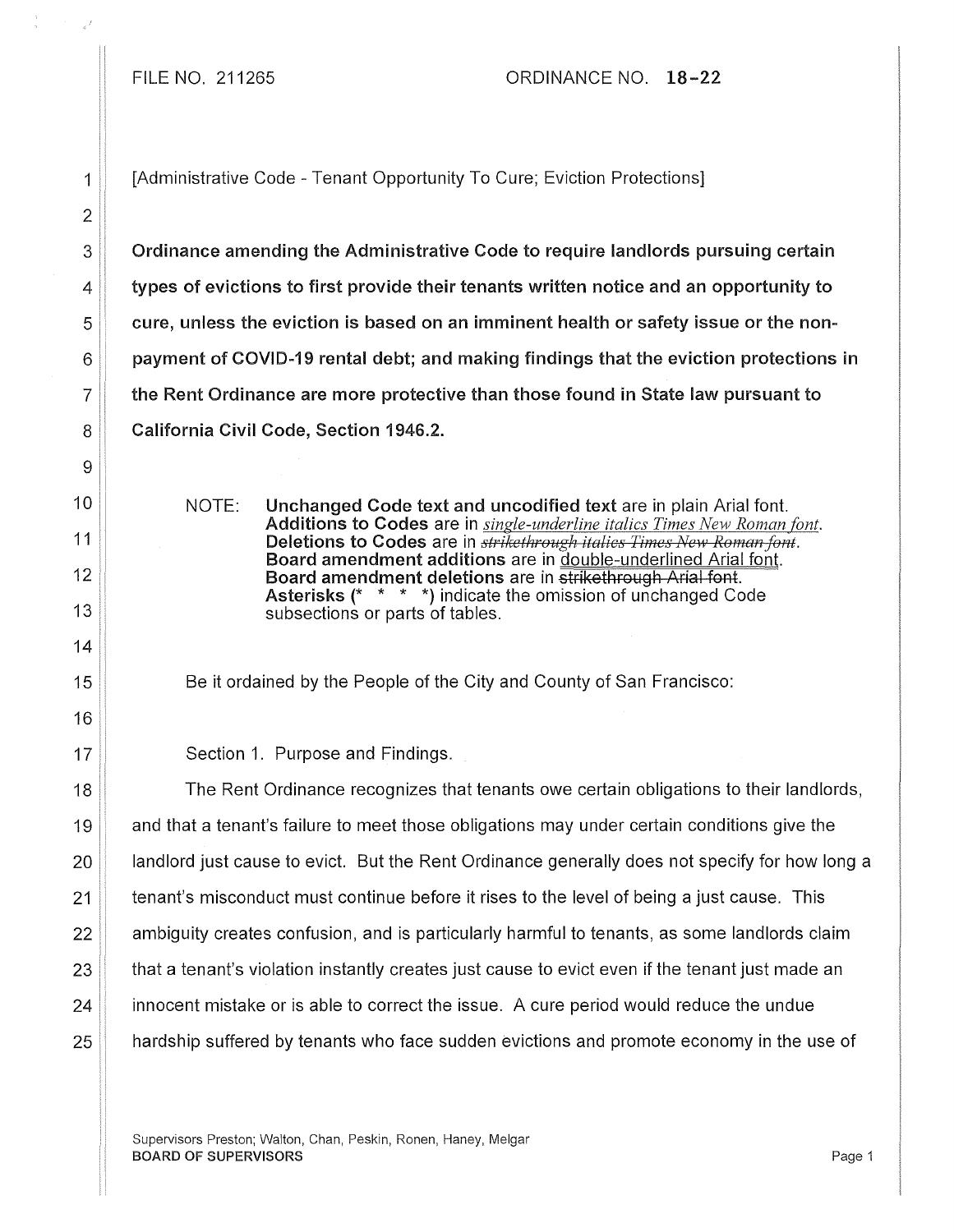judicial resources, while still protecting the property owners by curing the harm. It is essential to provide clarity around what constitutes just cause: if a tenant can correct the violation within a reasonable timeframe, to nevertheless evict the tenant and put them at risk of permanent displacement from the City is not appropriate.

Section 2. The Administrative Code is hereby amended by revising Section 37.1, to read as follows:

SEC. 37.1. TITLE AND FINDINGS.

\* \* \* \*

*(d) In accordance with California Civil Code Section 1946.2(g)(1)(B), the Board of Supervisors finds that this Chapter 37 fitrther limits the permissible reasons for termination ofa residential tenancy and provides additional tenant protections as compared to California Civil Code Section 1946.2, which the California Legislature adopted as part of the Tenant Protection Act of 2019. The Board of Supervisors therefore finds that this Chapter 37 is more protective of tenants than Section 1946.2, and intends that this Chapter 37 shall apply rather than Section 1946.2.* 

Section 3. The Administrative Code is hereby amended by revising Section 37.9, to read as follows:

## SEC. 37.9. EVICTIONS.

Notwithstanding Section 37.3, this Section 37.9 shall apply as of August 24, 1980, to all landlords and tenants of rental units as defined in Section 37.2(r).

(a) A landlord shall not endeavor to recover possession of a rental unit unless:

(1) The tenant:

(A) Has failed to pay the rent to which the landlord is lawfully entitled under the oral or written agreement between the tenant and landlord:

Supervisors Preston; Walton, Chan, Peskin, Ronen, Haney, Melgar **BOARD OF SUPERVISORS** Page 2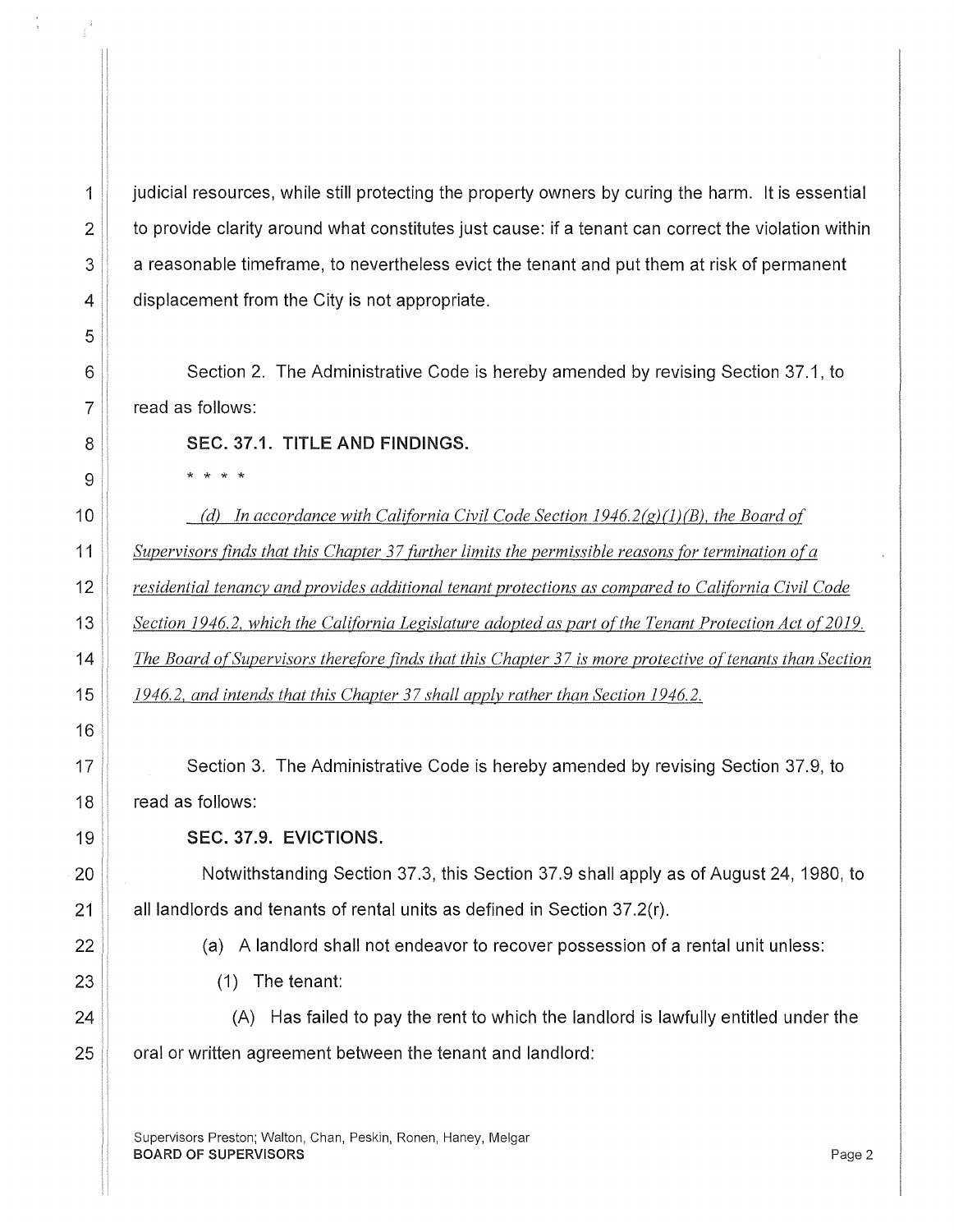\* \* \* \*

(B) Habitually pays the rent late; or

(C) Gives checks which are frequently returned because there are insufficient funds in the checking account;

\* \* \* \*

\* \* \* \*

(2) The tenant has violated a lawful obligation or covenant of tenancy other than the obligation to surrender possession upon proper notice or other than an obligation to pay a charge prohibited by Police Code Section 919.1, the violation was substantial, and the tenant fails to cure such violation after having received written notice thereof from the landlord.

(3) The tenant is committing or permitting to exist a nuisance in, or is causing substantial damage to, the rental unit, or is creating a substantial interference with the comfort, safety or enjoyment of the landlord or tenants in the building, the activities are severe, continuing or recurring in nature, and the nature of such nuisance, damage or interference is specifically stated by the landlord in writing as required by Section 37.9(c).

\* \* \* \*

(4) The tenant is using or permitting a rental unit to be used for any illegal purpose, provided however that a landlord shall not endeavor to recover possession of a rental unit solely:

(A) as a result of a first violation of Chapter 41A that has been cured within 30 days written notice to the tenant; or

(B) because the illegal use is the residential occupancy of a unit not authorized for residential occupancy by the City. Nothing in this Section 37.9(a)(4)(B) prohibits a landlord from endeavoring to recover possession of the unit under Section 37.9(a)(8) or (10) of this Chapter 37.

Supervisors Preston; Walton, Chan, Peskin, Ronen, Haney, Melgar **BOARD OF SUPERVISORS** Page 3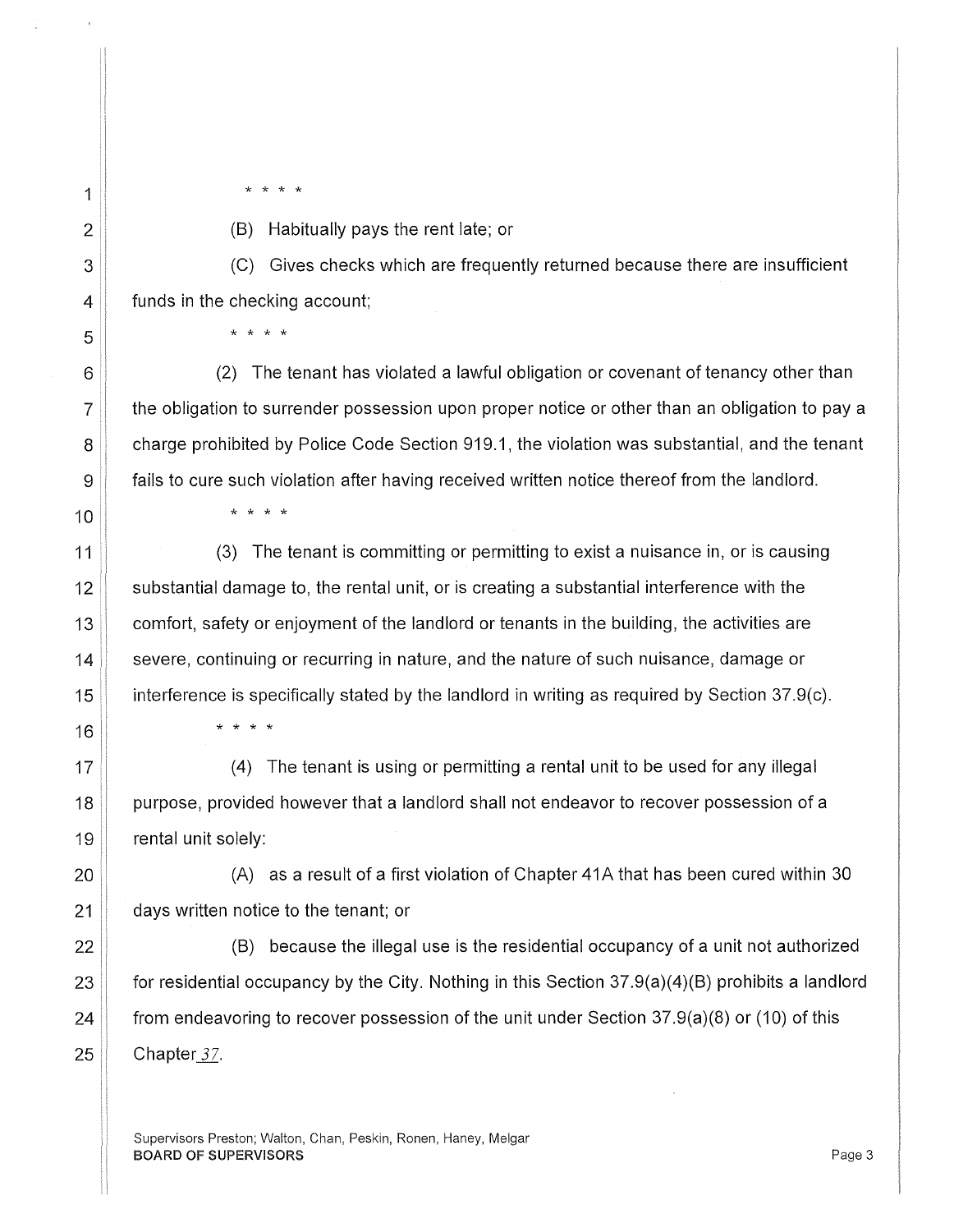(5) The tenant, who had an oral or written agreement with the landlord which has terminated, has refused after written request or demand by the landlord to execute a written extension or renewal thereof for a further term of like duration and under such terms which are materially the same as in the previous agreement; provided, that such terms do not conflict with any of the provisions of this Chapter *37;* or

(6) The tenant has, after written notice to cease, refused the landlord access to the rental unit as required by State or local law; or

\* \* \* \*

9  $\parallel$  (c) A landlord shall not endeavor to recover possession of a rental unit unless at 10 least one of the grounds enumerated in Section 37.9(a) or (b) above is (1) the landlord's 11 dominant motive for recovering possession and (2) unless the landlord informs the tenant in 12 writing on or before the date upon which notice to vacate is given of the grounds under which 13 possession is sought. *For notices to vacate under Sections 37.9(a)(J), (2), (3), (4), (5), or (6), the*  14 *landlord shall prior to serving the notice to vacate provide the tenant a written warning and an*  15 *opportunity to cure as set f'orth in Section 37.9(0). For and for* notices to vacate under Sections 16 37.9(a)(8), (9), (10), (11 ), *orend* (14), *the landord shall* state in the notice to vacate the lawful  $17$   $\parallel$  rent for the unit at the time the notice is issued, before endeavoring to recover possession. 18 | The Board shall prepare a written form that (1) states that a tenant's failure to timely act in 19 **Figure 20** response to a notice to vacate may result in a lawsuit by the landlord to evict the tenant, and  $20$  that advice regarding the notice to vacate is available from the Board; and (2) includes 21 information provided by the Mayor's Office of Housing and Community Development  $22$   $\parallel$  regarding eligibility for affordable housing programs. The Board shall prepare the form in 23 **English, Chinese, Spanish, Vietnamese, Tagalog, and Russian and make the form available**  $24$   $\parallel$  to the public on its website and in its office. A landlord shall attach a copy of the form that is in  $25$   $\parallel$  the primary language of the tenant to a notice to vacate before serving the notice, except that

Supervisors Preston; Walton, Chan, Peskin, Ronen, Haney, Melgar BOARD OF SUPERVISORS AND RESERVED FOR A SERVICE SUPERVISORS AND RESERVED FOR A SERVICE SUPERVISORS AND RESERVED FOR A SERVICE SUPERVISORS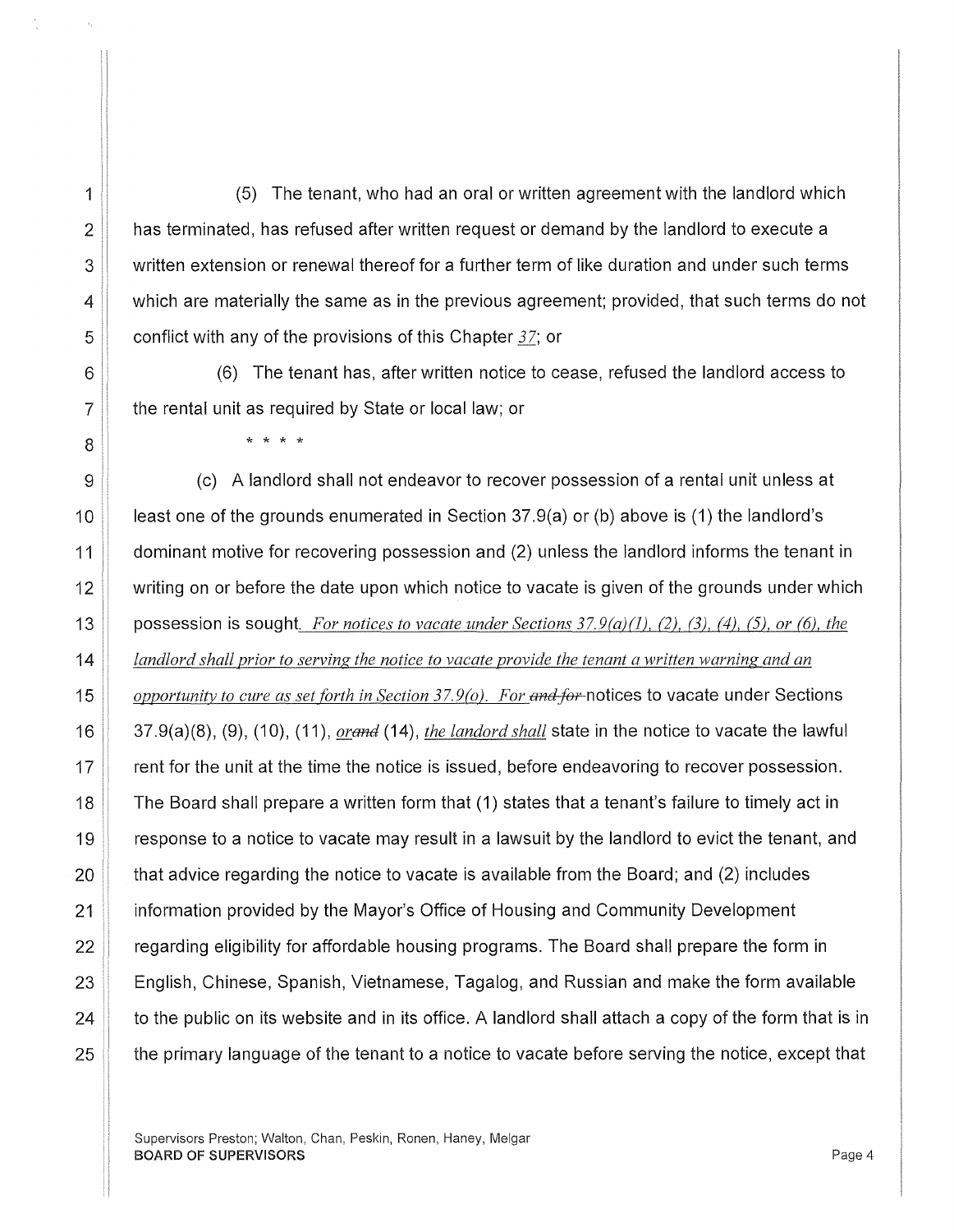\* \* \* \*

if the tenant's primary language is not English, Chinese, Spanish, Vietnamese, Tagalog, or Russian, the landlord shall attach a copy of the form that is in English to the notice. A copy of all notices to vacate except three-day notices to pay rent or quit and a copy of any additional written documents informing the tenant of the grounds under which possession is sought shall be filed with the Board within 10 days following service of the notice to vacate. In any action to recover possession of the rental unit under Section 37.9, the landlord must plead and prove that at least one of the grounds enumerated in Section 37.9(a) or (b) and also stated in the notice to vacate is the dominant motive for recovering possession. Tenants may rebut the allegation that any of the grounds stated in the notice to vacate is the dominant motive.

*(o) Notice and Opportunity to Cure. The grounds for recovering possession set forth in Sections 3* 7. *9(a)(l ), (2), (3 ), (4), (5), and (6) shall not apply unless the violation is not cured within ten days after the landlord has provided the tenant a written warning that describes the alleged violation and informs the tenant that a failure to correct such violation within ten days may result in the initiation of eviction proceedings. The Rent Board shall prepare a form that landlords may use for this purpose. However, this Section 37.9(0) shall not apply ifa longer notice and cure period applies (for example, under the terms of the lease agreement between the parties); or if the landlord is seeking to recover possession based on the tenant causing or creating an imminent risk of physical harm to persons or property; or if the landlord is seeking to recover possession based on the non-payment of rent or any other unpaid financial obligation of a tenant under the tenancy that came due between March l, 2020 and March 31, 2022.* 

Section 4. Effective Date. This ordinance shall become effective 30 days after enactment. Enactment occurs when the Mayor signs the ordinance, the Mayor returns the

Supervisors Preston; Walton, Chan, Peskin, Ronen, Haney, Melgar BOARD OF SUPERVISORS And the state of the state of the state of the state of the state of the state of the state of the state of the state of the state of the state of the state of the state of the state of the state of th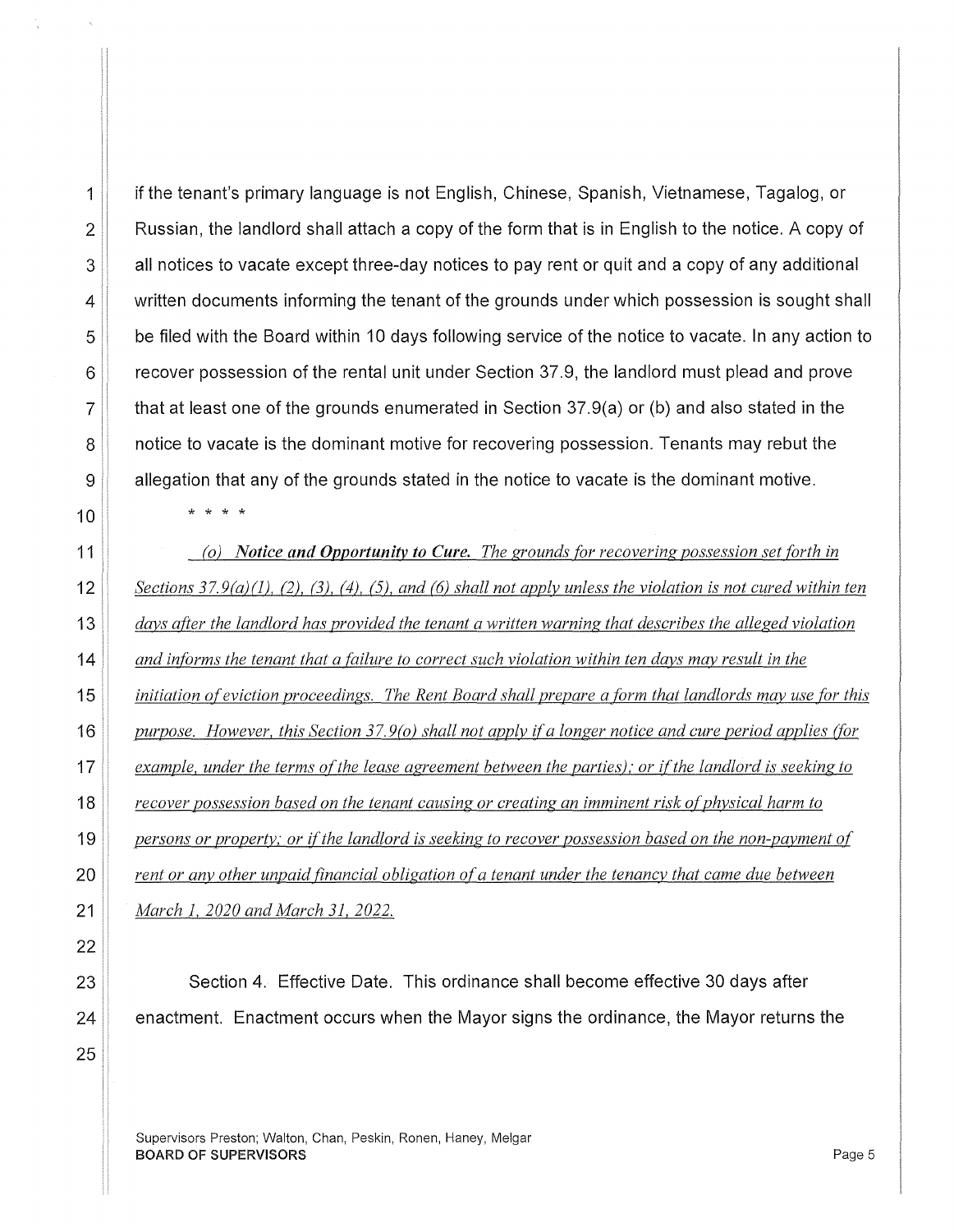ordinance unsigned or does not sign the ordinance within ten days of receiving it, or the Board of Supervisors overrides the Mayor's veto of the ordinance.

4 Section 5. Scope of Ordinance. In enacting this ordinance, the Board of Supervisors 5 intends to amend only those words, phrases, paragraphs, subsections, sections, articles, 6 numbers, punctuation marks, charts, diagrams, or any other constituent parts of the Municipal  $7 \parallel$  Code that are explicitly shown in this ordinance as additions, deletions, Board amendment 8 **8 Additions, and Board amendment deletions in accordance with the "Note" that appears under**  $9 \parallel$  the official title of the ordinance.

11 Section 6. Severability. If any section, subsection, sentence, clause, phrase, or word **1** of this ordinance, or any application thereof to any person or circumstance, is held to be 13 invalid or unconstitutional by a decision of a court of competent jurisdiction, such decision shall not affect the validity of the remaining portions or applications of the ordinance. The **Board of Supervisors hereby declares that it would have passed this ordinance and each and** every section, subsection, sentence, clause, phrase, and word not declared invalid or **the unconstitutional without regard to whether any other portion of this ordinance or application thereof would be subsequently declared invalid or unconstitutional.** 

APPROVED AS TO FORM: DENNIS J. HERRERA, City Attorney

By: ~/s~/~~~~~~~~~~~ MANU PRADHAN Deputy City Attorney n:\legana\as2021\2200114\01568918.docx

Supervisors Preston; Walton, Chan, Peskin, Ronen, Haney, Melgar BOARD OF SUPERVISORS AND RESERVED FOR A SERVICE OF SUPERVISORS AND RESERVED FOR A SERVICE OF SUPERVISORS AND RESERVED FOR A SERVICE OF SUPERVISORS